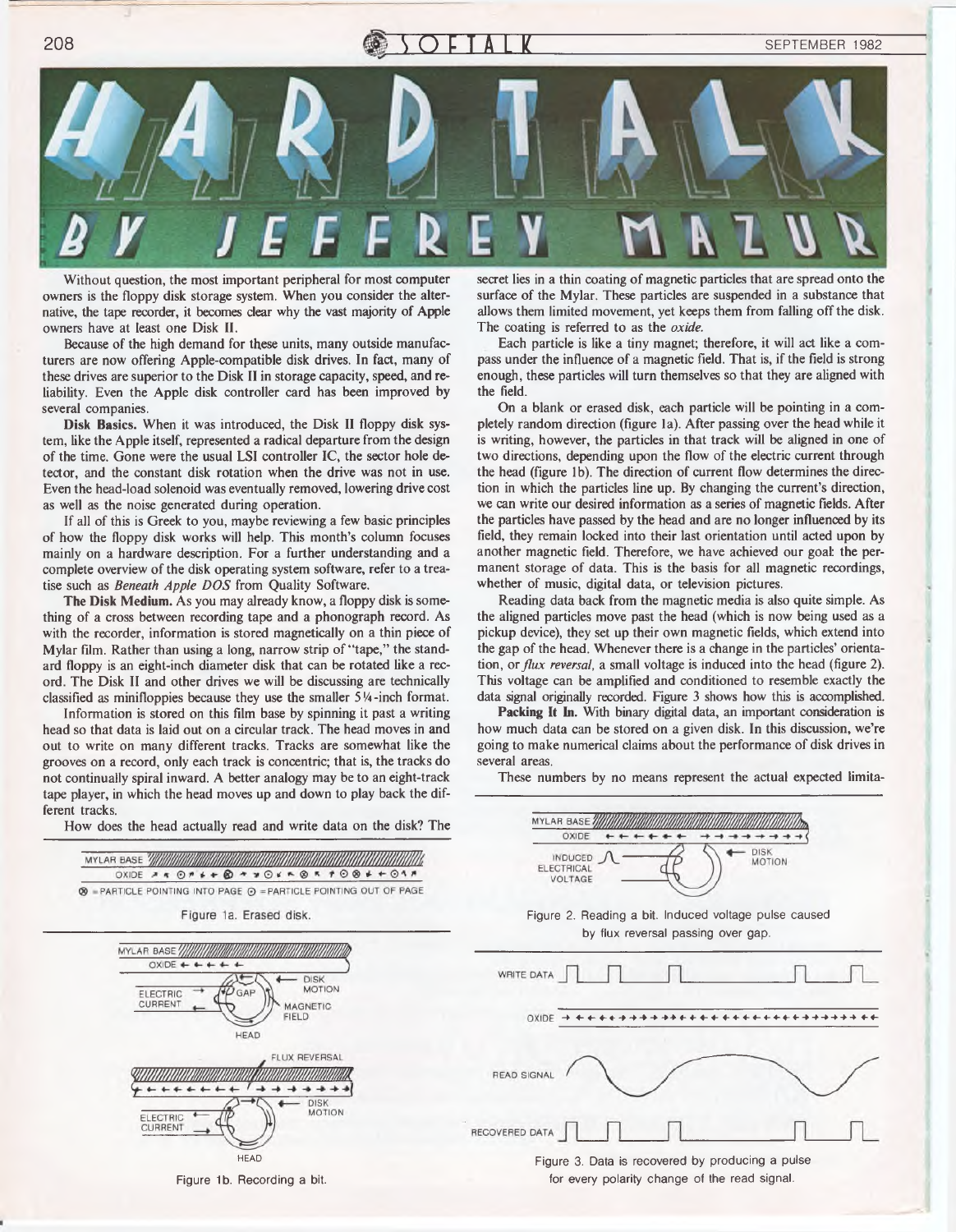



Above, our first collection of Apple-compatible drives. Starting from the penthouse on down: the Disk II made by Apple Computer; the Model 3101 by Lobo Drives; the Super Drive by Fourth Dimension; the A2 and the A40 drives, both by Micro-Sci; the Apple-Mate by Quentin Research; and the Elite One by Rana Systems.

tions at any given time. Instead, they are relatively standard figures that give a considerable margin of safety to ensure reliable operation. Thus, for example, when we say that a disk can hold 25,000 bits per track, it may be true that we could store as many as 50,000 bits in some instances. But after allowing for disk and drive variations, environmental factors such as temperature, humidity and dust, and wear and tear, it may be that the lower number is the limit we can approach and still have a reasonable chance of recovering our data without error.

The total amount of data that can be stored on one disk depends upon two factors: the number of tracks and the number of bytes per track. The number of tracks used is determined by the accuracy of the positioner and the track recording width. The Disk II and its equivalents all use thirty-five tracks. While most drives for the Apple are physically capable of reaching one or more extra tracks (moving closer to the disk's center), many manufacturers are now using the popular forty-track drives. Of course, changes must be made to the DOS in order to use the extra tracks.

Both thirty-five and forty track drives use a standard track density of 48 TPI (tracks per inch). This means that the head only moves about *3A* of an inch from track 0 to track 34. Seventy and eighty track drives achieve their greater density by packing the tracks closer together, at ninety-six TPI. Obviously, this requires a very accurate positioner and a head with a narrower field.

The number of bytes that can be recorded per track also depends upon a number of factors. First, a certain constraint is imposed by the disk material itself. This has to do with the density of the magnetic particles, or how many there are on a given area of the disk. It takes many particles in alignment to represent either of the magnetic states; therefore, the density of particles really sets a limitation on the density of flux changes. At the same time, the read-write head has a limiting factor of its own. This relates to the size of the field it creates when writing and responds to when reading. The drives we will be discussing are typically rated at about 5,500 FCI (flux changes per inch).

Keeping in Sync. Given this limitation on the number of flux changes per inch, the number of bits per track depends upon the track length and the number of flux changes required per bit. The first figure is easy to calculate. Since we must assume the "worst case" conditions, we use the innermost track dimension, which turns out to be a circle of about 1.54-inch radius. Using two-pi-R, the circumference formula, this translates to 9.68 inches.

The number of flux changes per bit is determined by the type of recording format used. Since the data is stored serially, that is, one bit at a time, by a mechanical device whose motion is not extremely precise, it must be sent asynchronously. This means that some extra *clock pulses* are added to the data so that when reading, the playback circuits can later synchronize with the data stream coming from the head. Several different techniques have been developed for this function.

Recording Format. Before trying to understand the recording technique used by Apple DOS, it is helpful to examine the standard format that was used by most other manufacturers when the Disk II came out. A typical 5 !4 -inch floppy disk system might have consisted of a Shugart SA400 drive, a controller interface designed around an LSI controller IC, and a disk operating system such as CP/M. The system might have used *hard sectoring,* in which the beginning of each block of data was indicated by the presence of a sector hole in the disk. This hole was detected by a simple lamp-photocell arrangement located on either side of the disk. Another sectoring scheme, called *soft sectoring,* might also have been employed. This technique signifies the beginning of each sector by writing a special series of bits, sort of a road sign, to the disk to mark the address of each location.

The actual recording technique used is known as double frequency (FM) NRZI modulation and is characterized in figure 4. A *bit cell* is defined as the space between two clock bits. The absence or presence of a pulse within each cell determines whether it represents a zero or a one. With this technique a "zero" is written by one flux reversal and a "one" is written by two reversals within each bit cell.

Given the previous restraints on flux density, the standard single density recording was set at 25,000 bits per track. This works out to 2,581 bits per inch on the inner track. Since each bit takes a maximum of two flux reversals to record, this translates to 5,126 flux changes per inch, which is well within any disk's capabilities. After accounting for the sectoring information and safety gaps, this allows about 80K of storage per disk.

However, using one clock pulse per bit is quite inefficient. All that is required for read synchronization is that a pulse be received every so often. If the data *ones* recorded on the disk could provide this pulse, we could eliminate the clock pulses. Without clock pulses, however, there must be some guarantee that there will not be a long string of zero bits. Such a string would be read back as a long space without any pulses. If long enough, it could cause the read circuits, or *data separator,* to become unsynchronized.

Thus, the data to be stored must first be translated into a series of legal codes that can be written to the disk. This is the function of a routine in DOS. There is a similar function to restore the data when it is read back from the disk. With DOS 3.3, eight-bit data is first transformed into one of thirty-two different codes. This allows six bits of the original data to be represented by the eight-bit code. With this technique, known



Figure 4. FM recording.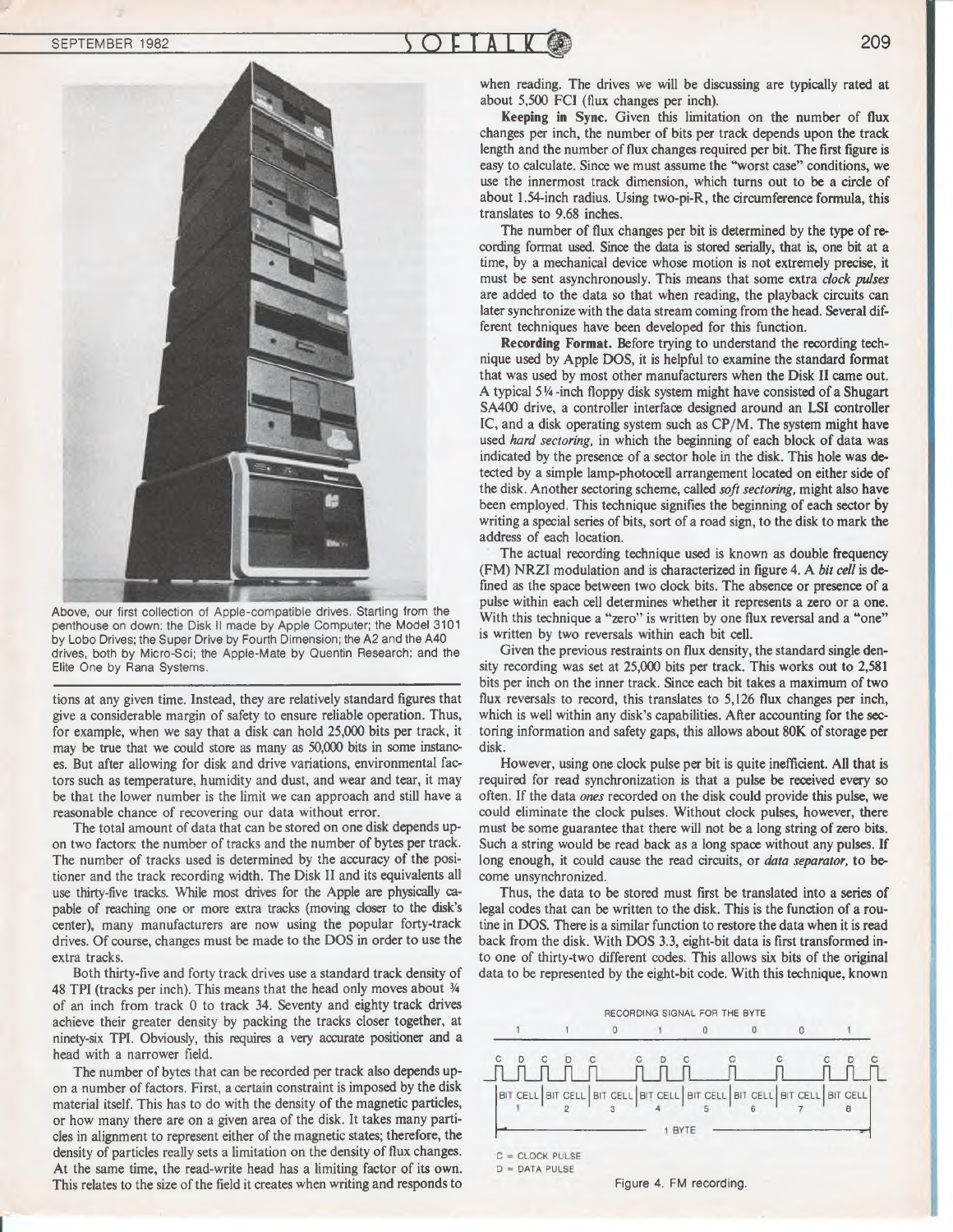as group code recording (GCR), six bits of data can be represented by only eight flux changes instead of the twelve previously required. That's a 50 percent improvement!

Apple **Innovations.** By stretching things a little farther, DOS 3.3 is able to place more than one hundred forty-three thousand bytes of data per disk. This is accomplished with a flux density of approximately 5,460 FCI. The only penalty for this increased storage capacity is a similar increase in the complexity of the storage system.

Whereas the previous single density format lends itself to a simple hardware interface (usually contained within one chip), the GCR format requires extensive software overhead to perform disk operations. Apple felt that the computer would be tied up anyway during disk operations, so they placed many of the typically hardware functions in software.

Another example of this is in the control circuits for the head positioner. By using software, Apple was able to design a faster positioning mechanism. Instead of moving the head at a constant rate like its predecessors, the Disk II accelerates the head as fast as possible until it is halfway to where it needs to go. Then the head is decelerated at the same rate until it finally comes to a stop at the desired location. Since several different positioners are used by the drives under consideration, we will now look at these mechanisms.

**Head Positioning Mechanisms.** The function of any head positioning mechanism is to move the head to a precise location under the disk. This selects which track the head will access. Almost all disk drives use a stepper motor to perform the actual movement. Unlike a normal motor that spins freely when a voltage is applied, a stepper motor only turns in small increments, or steps, according to changes in the voltages applied to its coil.

Each possible position of the motor's shaft corresponds to one track on the disk. The Apple Disk II and all "fully compatible" drives use a ninety-six TPI, or seventy-track, stepper motor. This means that the stepper motor can position the head to within 1/96 of an inch. The standard head, however, makes a recording whose track width is greater than this. Thus Apple's disk operating system only uses every other position, or *phase,* yielding a forty-eight TPI or thirty-five-track drive. Many software protection schemes make use of these in-between positions, or *halftracks;* therefore, to be completely "Apple compatible," a drive must have this ninety-six TPI compatibility.

The magnetic head within a drive sits in a small carriage that rides along a metal rail. This keeps the head tangential to the disk recording (just like those straight-line tracking phonograph turntables). Linking the carriage to the stepper motor is usually accomplished in one of three ways: by means of a plastic cam, a lead screw, or a metal band.

The least expensive approach is to attach a small plastic disk, or *cam,* to the stepper motor. Molded into the top of this disk is a spiral groove. A small ball bearing attached to the carriage rides in this groove. Thus, as the cam rotates, the head moves in and out. With this type of coupling, there is a significant amount of sloppiness, or *play,* and this limits the accuracy of the head positioning. By the way, it is this plastic cam that causes most of the noise (especially those squeaks) when the head is changing tracks.

Another limitation of cam drive is the time it takes to step from track to track or over multiple tracks. For reliable operation, the carriage should have at least thirty-five milliseconds to move one track. Because of this, Apple DOS has a built-in delay routine that waits forty msec, for track-to-track stepping. Even with DOS's clever accelerate/decelerate positioning software, this yields an average access time of about two hundred msec.

**Other Head Positioners.** Many of the newer drives have now gone to a lead screw—type positioner. This works on the same principle as the bench vise and monkey wrench. The stepper motor drives a worm gear that runs parallel to the motion of the head.

Riding on this gear, or lead screw, is an assembly connected to the head carriage. As the screw turns clockwise, for example, the carriage moves toward the inner disk tracks. The lead screw positioner provides more accurate alignment of the head and allows all forty tracks to be used reliably. It can also move faster, cutting the track-to-track access time down to fifteen to twenty-five msec.

Of course, to take advantage of the extra tracks and faster seek rate,

patches must be made to the DOS. These patches can stir up some difficulties of their own, however. For example, when you have a mixture of standard Apple drives and enhanced drives on the same system, the standard drives will undoubtedly experience problems (such as I/O error) under the "improved" DOS.

Another problem with the patches is that they may conflict with other modifications to the DOS. The biggest annoyance may be that most of your favorite programs, which use their own modified DOS for protection, cannot take advantage of the drive's extra capabilities. But even under standard DOS, these improved drives should perform as well as standard drives, if not better.

Another mechanism, the *band* positioner, has found its way into at least one of the Apple-compatible drives. This type of positioner offers even greater accuracy and speed by providing an almost direct coupling between the stepper motor and the carriage.

Essentially, the carriage supports a long, narrow metal band that loops around a drive pulley exiting from the stepper motor. The special shape of the band allows a small screw to fix the band securely to the pul-



Controller cards for Apple-compatible drives (from the top): controllers from Lobo Drives: Apple Computer; the four-drive controller from Rana Systems; and Micro-Sci's controller.

ley to prevent slippage. With virtually no mechanical constraints to slow it down, the band positioner can achieve track stepping in less than five msec.

Beyond the three types of positioners already described, there are more exotic techniques such as the voice coil positioner, which provides motion in the same manner as the cone of a loudspeaker. This can overcome even the shortcomings of a stepper motor, but only at a much higher cost. The advantages of these techniques are questionable for the 5 *<sup>V</sup><sup>a</sup>*  inch floppy format.

**The Contenders.** For purposes of this overview, we evaluated several of the disk drives currently available for the Apple. A Dymek alignment disk and disk speed program were used to check quality control on the subject drives. Current measurements were taken and overall drive noise was evaluated. Finally, we looked at the length of the connecting cable and whether it was shielded or not. This may prove important in multidrive systems, especially where you have an interference problem. All the drives we evaluated are styled to match the Apple and include beige cabinets.

Apple **Disk II.** The Disk II, a thirty-five-track cam-positioned drive, is essentially a stripped-down version of a Shugart SA400 or equivalent. All Disk IIs now come with a shielded cable about twenty inches long. Current retail price of a drive, without controller, is \$525; with control-